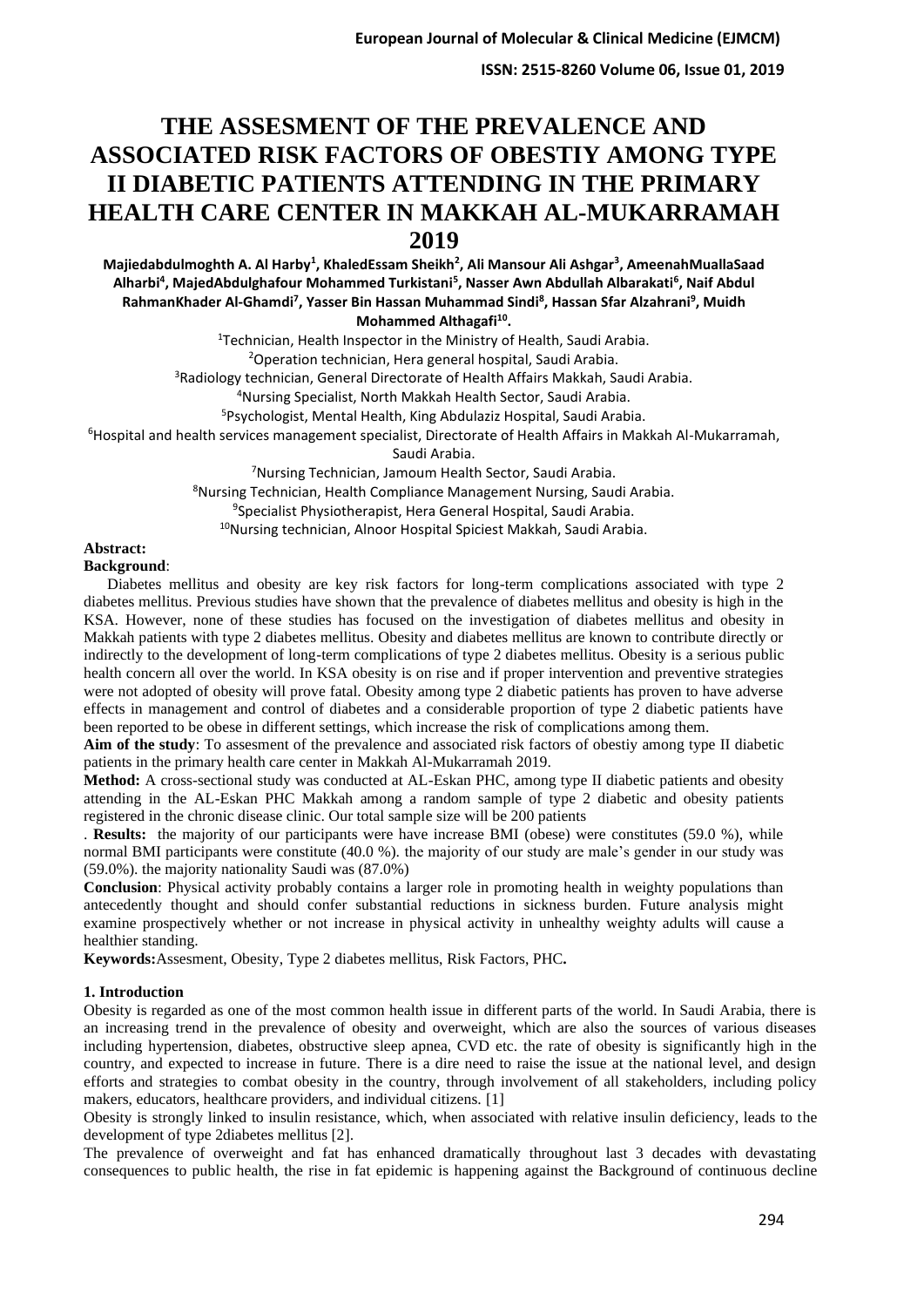#### **ISSN: 2515-8260 Volume 06, Issue 01, 2019**

within the energy expenditure needed for daily living. Overweight and fat are outlined as abnormal or excessive fat accumulation that will impair health for adults overweight could be a BMI bigger than or capable 25; and obesity is a BMI greater than or equal to 30 [3]. The prevalence of obesity, over the past 3 decades, has increased in many countries around the world. It is defined by a 30 or higher body mass index (BMI)[4]

Type 2 diabetes, obesity and hyperlipidaemia have been traditionally considered as diseases of affluence. A wealth of data indicates that Asian Indian people abdominal obesity and insulin resistance , and develop glucose intolerance more often.[5] In the context, Saudi Arabia is now among the nations with the highest obesity and overweight the prevalence of obesity in Saudi Arabia on the basis of the findings of previous literature.[6]

 Because of its high prevalence and the associated medical and psychosocial risks, research into the causes of obesity has experienced a tremendous upswing. Formal genetic data based on twin, adoption, and family studies lead to the conclusion that at least 50% of the interindividual variance of the body mass index (BMI; defined as weight in kilograms divided by height in meters squared) is due to genetic factors. As a result of the recent advent of genomewide association studies, the first polygenes involved in body weight regulation have been detected. The rapid growth in the rate of obesity is directly contributed by environmental and behavioural factors, rather than the biological factors. Moreover, racial or ethnic differences, consumption pattern, and lifestyle also influence the rate of obesity. For instance, as compared to rural areas, people in urban areas have higher obesity rate, possibly due to consumption of high-fat diets and more sedentary lifestyles. For daily living, the amount of energy spent has also reduced over the years, which also promotes obesity. Obesity is also often associated with high socio-economic status; as populations in the developed world are mostly affected by obesity.[7]Obesity defined as an excess accumulation of adipose tissue due to inappropriate energy intake and energy output.[8]over the past few decades, Saudi Arabia has become more and more westernized, and currently it's one amongst the very best obesity and overweight prevalence rates. The speed of obesity is considerably high within the country among completely different age teams and occupations; at different locations in the country; and among each males and females. the most factors inflicting blubber embody case history, diet pattern and uptake habits, genetic factors, legal status, high blood pressure and lack of physical activities; whereas, the main consequences are vessel diseases, diabetes, cancers, and ischaemiccardiopathy. The analysis stresses on the necessity to boost awareness concerning obesity and style efforts and methods to combat it within the country .[9]

#### 1.**2. Literature Review**

C Daousiet al.(2006) published their study in the Postgraduate medical journal.Which was determining the prevalence of overweight and obesity among patients with type 1 and type 2 diabetes mellitus attending a secondary care diabetes clinic in the United Kingdom, and assessing the impact of overweight and obesity on glycemic control and cardiovascular risk factors in patients with type 2 diabetes. They concluded, out of 916 patients with type 1 diabetes, 55.3% were overweight (BMI >25 kg/m2), 16.6% were obese (BMI >30 kg/m2), and 0.4% had morbid obesity (BMI >40 kg/m2). In contrast, out of 2721 patients with type 2 diabetes a 52% were obese, and 8.1% had morbid obesity.[10]

Alzaman et al (2016) reported in their comprehensive review that over the last two decades, obesity was a risk factors for increasing incidence of type 2 diabetes mellitus among Arabs. They explained that to the fact that obesity is strongly associated with insulin resistance, which, if associated with insulin deficiency, leads to overt type 2 diabetes mellitus [8] .

In Al-Khobar region, AlMugharbel et al. (2003) reviewed 382 files of type 2 diabetic patients in PHC centers to estimate the prevalence of obesity among Type 2 diabetic patients. Their results revealed that 39.9% were obese and 6.3% had morbid obesity [11].

In Jeddah (2013), Bakhotmah identified the risk factors for developing obesity among 723 Saudi diabetic patients attending PHC centers. The prevalence of obesity was 38.3% among them, 15.9% had severe obesity. Prevalence of severe obesity was more significantly reported among female than male diabetic patients. The housewives were at higher risk for obesity; particularly non-smokers [12].

In Yemen, Al-sharafiet al (2014) estimated the prevalence of obesity in patients 25 years old/above with type 2 diabetes mellitus. The prevalence of obesity among male patients (BMI  $\geq$  30 kg/m2) was 11% whereas it was 32% among female patients [13] .

Abuyassin et al (2015) published a review regarding the association between obesity and type 2 diabetes in the Arab world and concluded that the Arab world have an epidemic of obesity and type 2 diabetes mellitus. They reported that replication studies have identified several genetic variants in Arab people with obesity linked diabetes [14] . 2. Rationale.

 Obesity is also no longer a condition that just affects older people, although the likelihood does increase with age, and increasing numbers of young people have been diagnosed with obesity. the prevalence of obesity is increasing; therefore, this issue implicated to complicate the diabetes outcome, according to health experts, such a rise would result in more than a million extra cases of type 2 diabetes, heart disease and cancer the researcher has a special interest in obesity and its related complication. Over the next 20 years, the number of obese adults in the country is forecast to soar to 26 million people.

#### **2.1 Aim of the study :**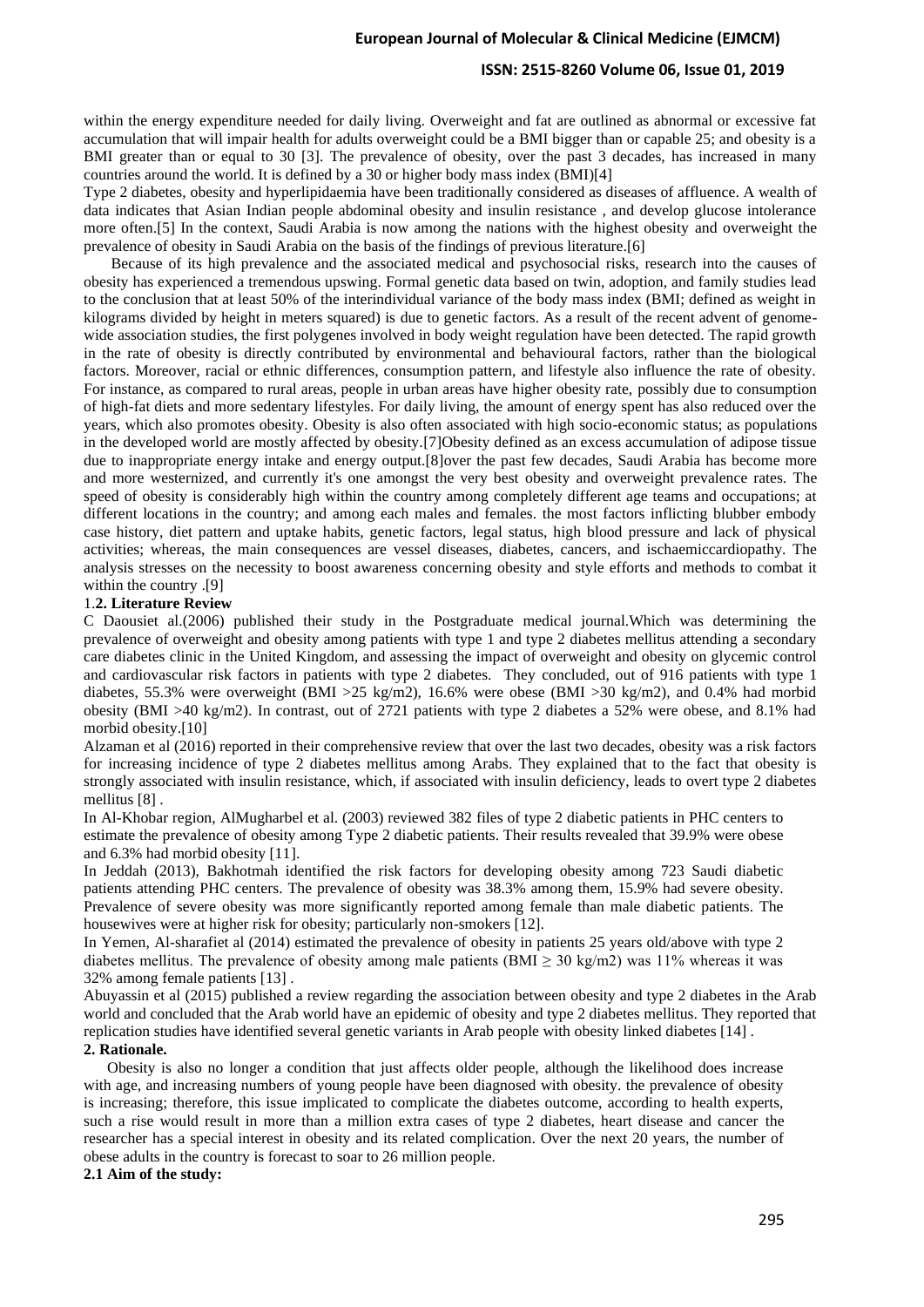# **ISSN: 2515-8260 Volume 06, Issue 01, 2019**

To assesment of the prevalence and associated risk factors of obestiy among type II diabetic patients in the primary health care center in Makkah Al-Mukarramah 2019.

## **2.2 Objectives:**

To assesment of the prevalence and associated risk factors of obestiy among type II diabetic patients in the primary health care center in Makkah Al-Mukarramah.

### **3. Methodology :**

### **3.1 StudyDesign:**

A cross-sectional study, design was used in carrying out of this study.

### **3.2 Setting :**

The study will be carried out in the city of Makkah Al-MokarramahMakkah is the holiest spot on Earth. It is the birthplace of the Prophet Mohammad and the principal place of the pilgrims to perform Umrah and Hajj. It is located in the western area in Kingdom of Saudi Arabia and called the Holy Capital. Contains a population around 1.578 million. This study was conducted in Makkah primary health–care centers at saudi Arabia, and it reflects a diversified demographic profile with a considerable portion of the population comes from rural descent, while others come from an urban one. This difference translates into biological, socioeconomic and lifestyle differences in the Makkah population, The current study was conducted Primary Health Care Center in Makkah, providing all primary health care services including chronic disease clinic

### **3.3 Study Sampling** :

 Sample size will be 200 patients. Systematic sampling technique hasbe used. During the last 4 weeks the total number of diabetic patients who visited the chronic disease clinic atAL-Eskan PHC was 500 patients.

Dependent on 50% prevalence, 95% confidence level, 5%error and 10% f or defaulter and non-respondent by using Raosoft websitefor sample size calculation the sample size has be 200 patients. Sample Size Calculator by Raosoft

### **3.4 Study population:**

All type 2 Diabetic Patients who registered in chronic disease clinic inAL-Eskan PHCPrimary Health Care Center**.**

- **3.5 Inclusion criteria**
- All type II diabetic patients.
- Both males and females.
- All nationalities.

#### **3.6 Sampling technique**

 Systematic sampling technique hasbe used. initially by listing all the participant and giving each name a code number and then every other participant has be chosen.

### **4. Data collection tool**

• Self-administrated questionnaire will be used for data collection. It has be adopted and modified from the previous study and has be validated by two to three consultants.AL-Eskan PHC it consists of two section: First section: socio-demographic and personal characteristics. Second section: associated factors including smoking, physical exercise, diet habit. As well as the body mass index (BMI) which hasbe calculated **BY AN EXPERT NURSE.**

#### **5. Data Collection technique**

- During the study period (14th January to 1st February) which correspond to three weeks, the researcher has be available five days in the week and throughout the work time of the primary health care center.
- The researcher has be sitting in the waiting area of the primary health care centre to distribute the questionnaire by herself to the selected patient.
- The researcher has be available to clarify any issue, and the questionnaire has be collected at the same time. **6.Study variables**

#### **Dependent variable**: Obesity in diabetic patients.

**Independent variables**: Age, Gender, Nationality, Marital status, Educational level, income level, Marital status, Smoking, Physical exercise, Diet habit, weight and height.

#### **7. Data entry and analysis**

Data hasbe entered using the Statistical Product and service solution (SPPS version 21). Necessary statistical tests (such as Chi-square, T-test and other appropriate tests) has be used with a significance of p-value at  $< 0.05$ .

#### **8. Pilot study/pretesting**

A pilot study hasbe conducted on 10% of sample size, which are approximately 16patient in another PHC rather than which involved in the study to test the validity of the questionnaire. The modification hasbe made according to the pilot results**.**

# **9. Ethical Consideration .**

Research committee approval.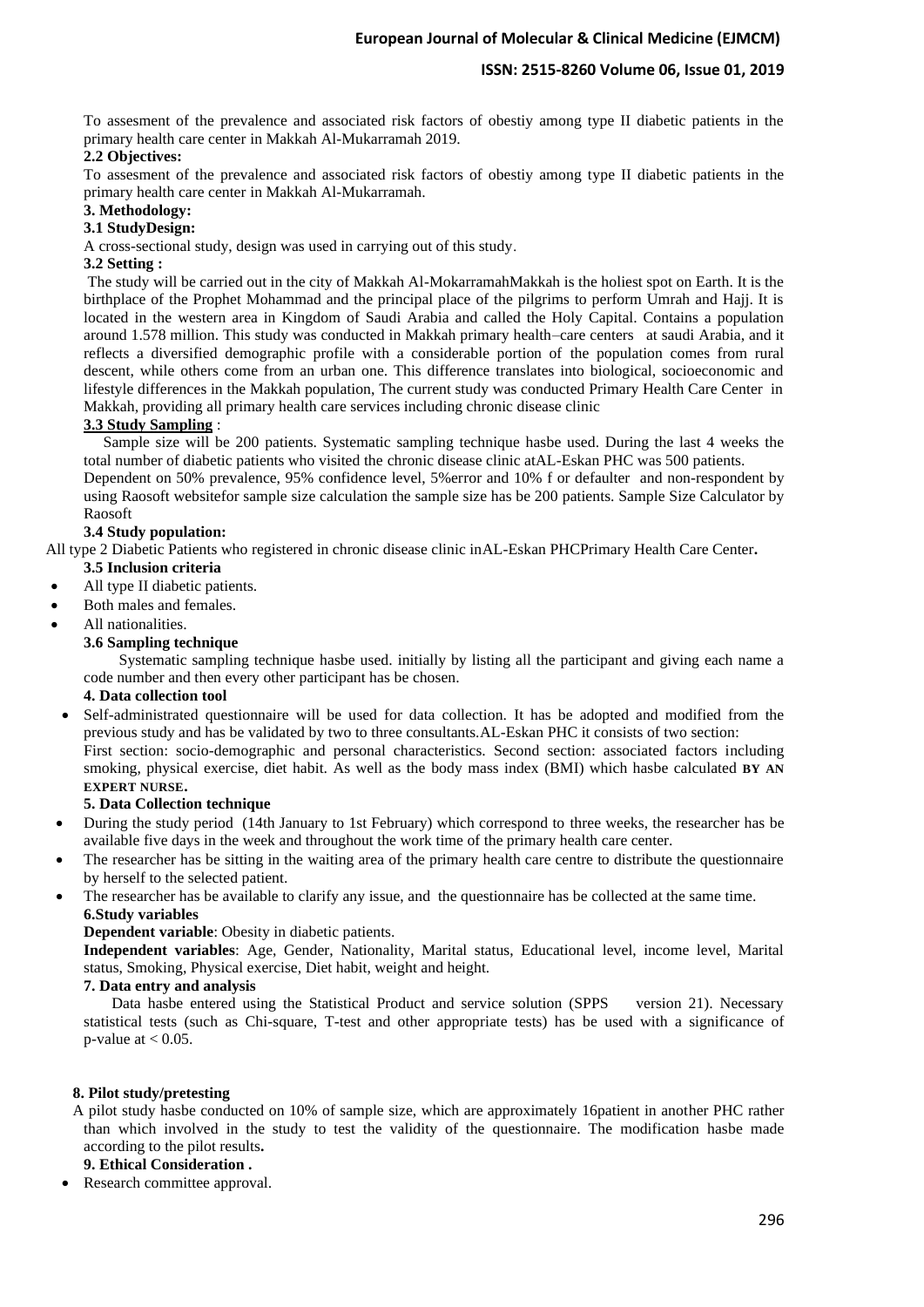# **ISSN: 2515-8260 Volume 06, Issue 01, 2019**

- Written permission from the joint program of family medicine in Makkah Al-Mukarramah.
- Written permission from concerned authority in Ministry of Health (MOH) PHCC in Makkah Al-Mukarramah.
- Individual verbal consent from all participants before data collection.
- Acknowledgments of all supervisors, advisors, helpers, facilitators and participants. Relevance & expectations
- All collected data will be kept confidential.

**10.Budget .** Self-funded

# **5. Results**

**Table (1)**Distribution of the demographic characteristics of about the participants of the study attending in the primary health care center (n=200)

| ale<br>male<br>ality<br>udi<br>n-Saudi<br>0years<br>-60yaers<br>pre than or equal 60years<br>nge<br>anhSD<br>status<br>n married<br>arried<br>level<br>000<br>00-10000<br>000-15000<br>5000<br>ional level<br>terate<br>mary school<br>ermediate school<br>condary school<br>llege/University<br>stgraduate degree<br>ıg |      |  |
|--------------------------------------------------------------------------------------------------------------------------------------------------------------------------------------------------------------------------------------------------------------------------------------------------------------------------|------|--|
|                                                                                                                                                                                                                                                                                                                          |      |  |
|                                                                                                                                                                                                                                                                                                                          |      |  |
|                                                                                                                                                                                                                                                                                                                          |      |  |
|                                                                                                                                                                                                                                                                                                                          |      |  |
|                                                                                                                                                                                                                                                                                                                          |      |  |
|                                                                                                                                                                                                                                                                                                                          | 2.84 |  |
|                                                                                                                                                                                                                                                                                                                          |      |  |
|                                                                                                                                                                                                                                                                                                                          |      |  |
|                                                                                                                                                                                                                                                                                                                          |      |  |
|                                                                                                                                                                                                                                                                                                                          |      |  |
|                                                                                                                                                                                                                                                                                                                          |      |  |
|                                                                                                                                                                                                                                                                                                                          |      |  |
|                                                                                                                                                                                                                                                                                                                          |      |  |
|                                                                                                                                                                                                                                                                                                                          |      |  |
|                                                                                                                                                                                                                                                                                                                          |      |  |
|                                                                                                                                                                                                                                                                                                                          |      |  |
|                                                                                                                                                                                                                                                                                                                          |      |  |
|                                                                                                                                                                                                                                                                                                                          |      |  |
|                                                                                                                                                                                                                                                                                                                          |      |  |
|                                                                                                                                                                                                                                                                                                                          |      |  |
|                                                                                                                                                                                                                                                                                                                          |      |  |
|                                                                                                                                                                                                                                                                                                                          |      |  |
| oker                                                                                                                                                                                                                                                                                                                     |      |  |
| n-smoker                                                                                                                                                                                                                                                                                                                 |      |  |

Table (1) showgender the majority of our study are male's gender in our study was (59.0%) while Female were (41.0%) of cases. Nationality in our study the majority nationality Saudi was (87.0%) while Non-Saudi (13.0%). Age in our study, age period of (50-60)years (44.0%) constitutes the most common period in our study, while the age period of  $\langle$  50)years represents (35.0%). Marital status in our study the majority of participant is married (85.0%) while the non-married were (15.0 %). Economic level in our study, Economic level Below 5000 SR percentage of participants was (40.0%). While from 10000- 15000SR level were(26.0%) of participants. Education Level the majority of our participants were at Primary school were constitutes (21.0%), followed by College/University were constitutes (20.0%) Smoking the majority of our participants were nonsmoker were constitutes (65.0%), followed by smoker were constitutes(35.0%)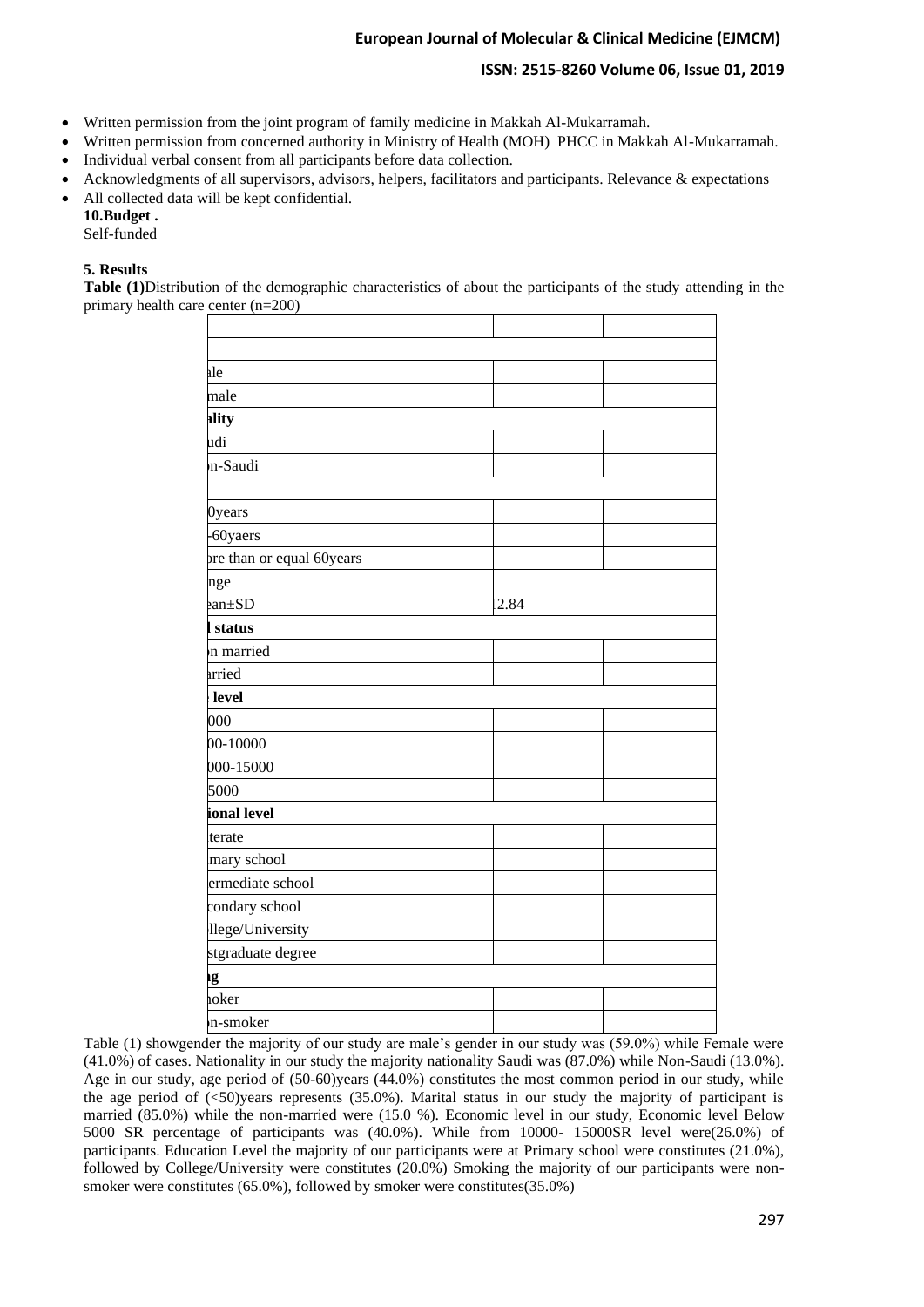# **ISSN: 2515-8260 Volume 06, Issue 01, 2019**

**Table (2)**Distribution of the associate factors to obesity of the participants of the study .

| l activities or exercises                                                                                                                                                                                                                                                                                                                                                                                                                                                                             |  |  |
|-------------------------------------------------------------------------------------------------------------------------------------------------------------------------------------------------------------------------------------------------------------------------------------------------------------------------------------------------------------------------------------------------------------------------------------------------------------------------------------------------------|--|--|
|                                                                                                                                                                                                                                                                                                                                                                                                                                                                                                       |  |  |
| S                                                                                                                                                                                                                                                                                                                                                                                                                                                                                                     |  |  |
| physical activities or exercises (n=50)                                                                                                                                                                                                                                                                                                                                                                                                                                                               |  |  |
|                                                                                                                                                                                                                                                                                                                                                                                                                                                                                                       |  |  |
|                                                                                                                                                                                                                                                                                                                                                                                                                                                                                                       |  |  |
|                                                                                                                                                                                                                                                                                                                                                                                                                                                                                                       |  |  |
|                                                                                                                                                                                                                                                                                                                                                                                                                                                                                                       |  |  |
|                                                                                                                                                                                                                                                                                                                                                                                                                                                                                                       |  |  |
|                                                                                                                                                                                                                                                                                                                                                                                                                                                                                                       |  |  |
| alking<br>nning<br>th<br>stop aerobic exercise for two consecutive days or more per week?<br>ways<br>metimes<br>a portion of fruit<br>ver<br>ily<br>eekly<br>onthly<br>a portion of vegetables<br>ver<br>ily<br>eekly<br>have breakfast daily?<br>ways<br>metimes<br>drink soft drink daily? E.g. Pepsi<br>ways<br>metimes<br>indicate below which chronic condition(s) you have<br>thma<br>gh blood pressure<br>gh fat and cholesterol<br>aphysema or COPD<br>her lung diseases Type of lung disease |  |  |
|                                                                                                                                                                                                                                                                                                                                                                                                                                                                                                       |  |  |
|                                                                                                                                                                                                                                                                                                                                                                                                                                                                                                       |  |  |
|                                                                                                                                                                                                                                                                                                                                                                                                                                                                                                       |  |  |
|                                                                                                                                                                                                                                                                                                                                                                                                                                                                                                       |  |  |
|                                                                                                                                                                                                                                                                                                                                                                                                                                                                                                       |  |  |
|                                                                                                                                                                                                                                                                                                                                                                                                                                                                                                       |  |  |
|                                                                                                                                                                                                                                                                                                                                                                                                                                                                                                       |  |  |
|                                                                                                                                                                                                                                                                                                                                                                                                                                                                                                       |  |  |
|                                                                                                                                                                                                                                                                                                                                                                                                                                                                                                       |  |  |
|                                                                                                                                                                                                                                                                                                                                                                                                                                                                                                       |  |  |
|                                                                                                                                                                                                                                                                                                                                                                                                                                                                                                       |  |  |
|                                                                                                                                                                                                                                                                                                                                                                                                                                                                                                       |  |  |
|                                                                                                                                                                                                                                                                                                                                                                                                                                                                                                       |  |  |
|                                                                                                                                                                                                                                                                                                                                                                                                                                                                                                       |  |  |
|                                                                                                                                                                                                                                                                                                                                                                                                                                                                                                       |  |  |
|                                                                                                                                                                                                                                                                                                                                                                                                                                                                                                       |  |  |
|                                                                                                                                                                                                                                                                                                                                                                                                                                                                                                       |  |  |
|                                                                                                                                                                                                                                                                                                                                                                                                                                                                                                       |  |  |
|                                                                                                                                                                                                                                                                                                                                                                                                                                                                                                       |  |  |
|                                                                                                                                                                                                                                                                                                                                                                                                                                                                                                       |  |  |
|                                                                                                                                                                                                                                                                                                                                                                                                                                                                                                       |  |  |
|                                                                                                                                                                                                                                                                                                                                                                                                                                                                                                       |  |  |
|                                                                                                                                                                                                                                                                                                                                                                                                                                                                                                       |  |  |
| art diseases                                                                                                                                                                                                                                                                                                                                                                                                                                                                                          |  |  |
| thritis or other rheumatic diseases                                                                                                                                                                                                                                                                                                                                                                                                                                                                   |  |  |

Table 2show Physical activities or exercises the majority of our participants were do not physical activities or exercise constitutes (75.0 %), followed by yes to physical activities or exercise participants were constitute (25.0 %). Type of physical activities or exercises the majority of our participants were both (walking and running physical activities constitutes (62.0 %). Followed by walking physical, regarding the Do you stop aerobic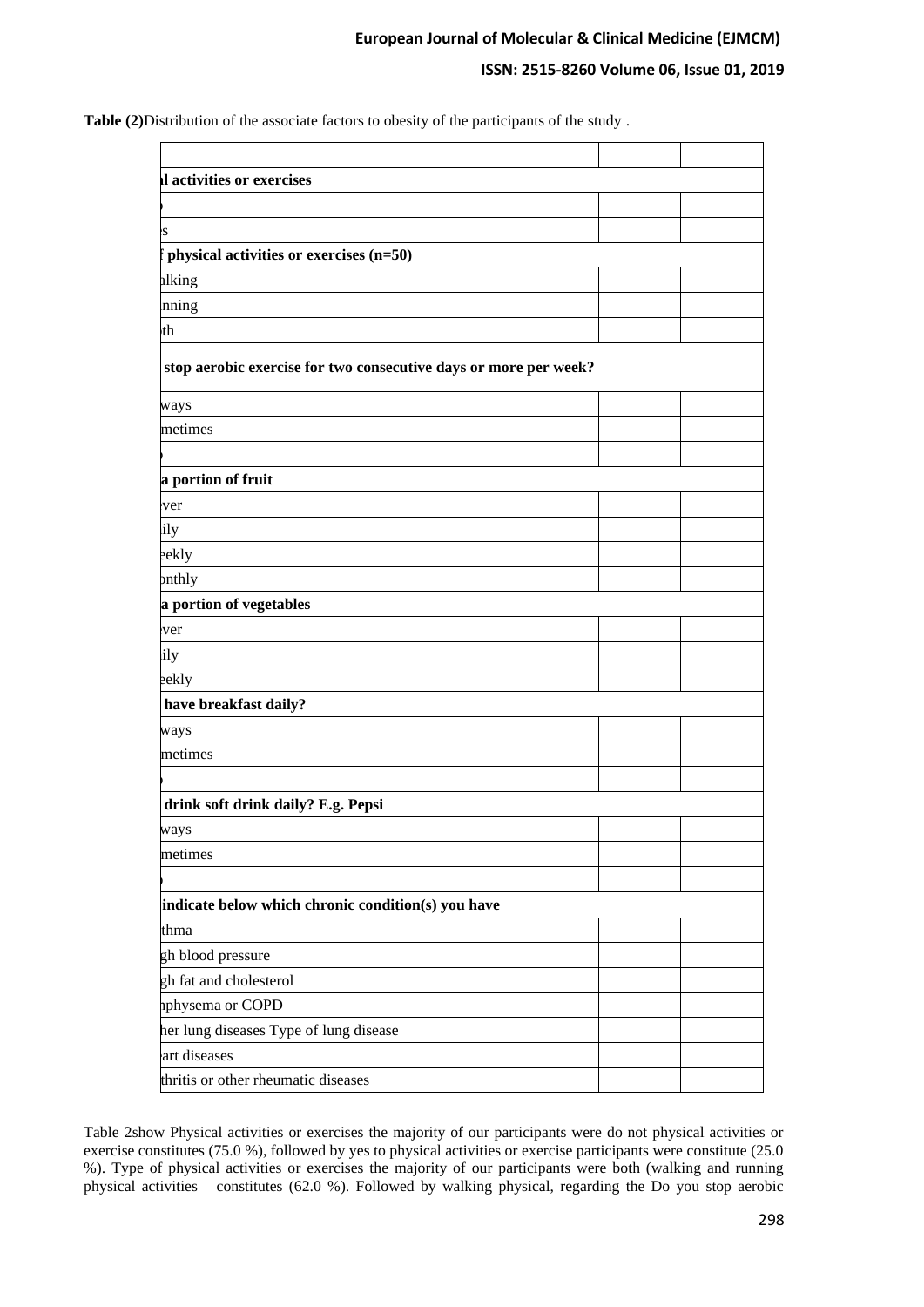### **ISSN: 2515-8260 Volume 06, Issue 01, 2019**

exercise for two consecutive days or more per week in our participants were always stop aerobic exercise for two consecutive days or more per week constitutes (54.0%) , followed by sometimes stop aerobic exercise for two consecutive days or more per week constitutes (31.0%), eating a portion of fruit the majority of our participants were eating a portion of fruit daily constitutes (42.0 %), followed by eating a portion of fruit weekly participants were constitute (39.0%) , never eating a portion of fruit constitute (10.0 %), eating a portion of vegetables the majority of our participants were eating daily a portion of vegetables constitutes (56.0 %), followed by Eating weekly a portion of vegetables participants were constitute (34.0 %), do you have breakfast daily the majority of our participants were have always breakfast daily were constitutes (66.0 %). Followed by Sometimes have breakfast participants were constitute (23.0 %), do you drink soft drink daily? E.g. Pepsi the majority of our participants were have no drink soft drink daily or Pepsi were constitutes (65.0 %), followed by sometimes drink soft drink daily or Pepsi participants were constitutes (19.0 % ).

**Table (3)** Distribution the BMI of the obesity in the participants of the study

Table 3show the majority of our participants were have increase BMI (obese) were constitutes (59.0 %), while normal BMI participants were constitute (40.0 %).



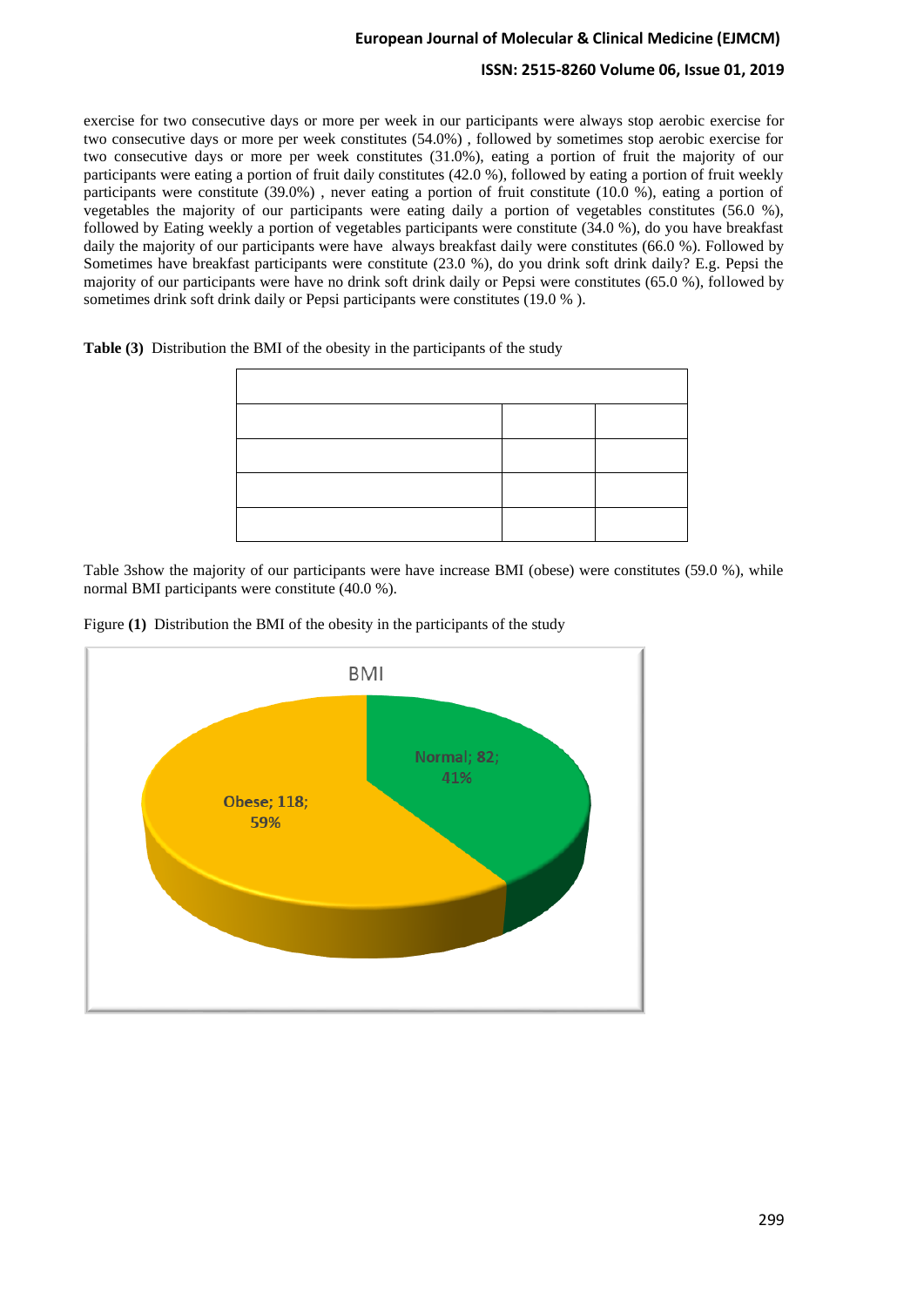# **ISSN: 2515-8260 Volume 06, Issue 01, 2019**

|             |                      |  |  |  |  |  | <b>lare</b> |  |
|-------------|----------------------|--|--|--|--|--|-------------|--|
|             |                      |  |  |  |  |  |             |  |
|             |                      |  |  |  |  |  |             |  |
|             |                      |  |  |  |  |  |             |  |
| ality       |                      |  |  |  |  |  |             |  |
|             | udi                  |  |  |  |  |  |             |  |
|             | rs                   |  |  |  |  |  |             |  |
|             | ers                  |  |  |  |  |  |             |  |
|             | han or equal 60years |  |  |  |  |  |             |  |
| status      | arried               |  |  |  |  |  |             |  |
|             | $\mathbf{d}$         |  |  |  |  |  |             |  |
|             |                      |  |  |  |  |  |             |  |
| level       | 000                  |  |  |  |  |  |             |  |
|             | 15000                |  |  |  |  |  |             |  |
|             |                      |  |  |  |  |  |             |  |
|             | te                   |  |  |  |  |  |             |  |
|             | y school             |  |  |  |  |  |             |  |
| ional level | ediate school        |  |  |  |  |  |             |  |
|             | ary school           |  |  |  |  |  |             |  |
|             | /University          |  |  |  |  |  |             |  |
|             | duate degree         |  |  |  |  |  |             |  |
|             |                      |  |  |  |  |  |             |  |
| ıg          | <b>10ker</b>         |  |  |  |  |  |             |  |

**Table (4)** Distribution the relation of normal, obese and demographic data of participants.

Table 4 show that is a significant difference between normal, obese anddemographic data of participants in the nationality, age , marital status, income level, level of education, smoking, where respectively were **X<sup>2</sup>** (8.106, 17.615, 26.148, 66.488, 10.522, 10.522)and respectively p-value = 0.004,0.000, 0.000, 0.000,0.026, 0.000) **Figure (2)**Distribution the relation of normal, obese and demographic data of participants

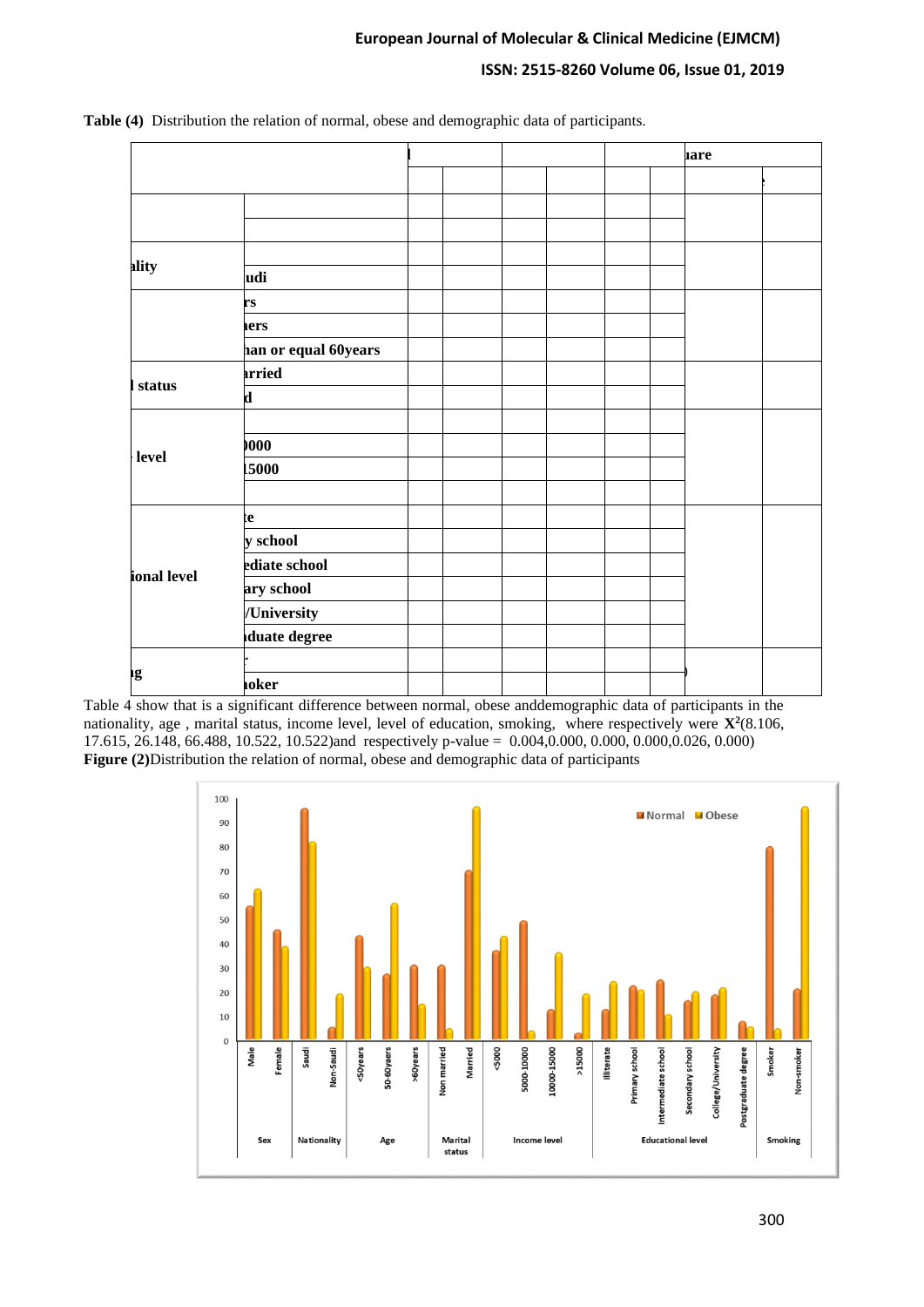|                                               |                                |  |  |  |  | <b>are</b> |  |
|-----------------------------------------------|--------------------------------|--|--|--|--|------------|--|
|                                               |                                |  |  |  |  |            |  |
| Il activities or exercises                    |                                |  |  |  |  |            |  |
|                                               |                                |  |  |  |  |            |  |
| stop aerobic exercise for                     |                                |  |  |  |  |            |  |
| nsecutive days or more mes<br>$k$ ?           |                                |  |  |  |  |            |  |
|                                               |                                |  |  |  |  |            |  |
|                                               |                                |  |  |  |  |            |  |
| a portion of fruit                            |                                |  |  |  |  |            |  |
|                                               | $\overline{\mathbf{v}}$        |  |  |  |  |            |  |
|                                               |                                |  |  |  |  |            |  |
| a portion of vegetables                       |                                |  |  |  |  |            |  |
|                                               |                                |  |  |  |  |            |  |
|                                               |                                |  |  |  |  |            |  |
| have breakfast daily?                         | mes                            |  |  |  |  |            |  |
|                                               |                                |  |  |  |  |            |  |
|                                               |                                |  |  |  |  |            |  |
| drink soft drink daily?<br>psi                | mes                            |  |  |  |  |            |  |
|                                               |                                |  |  |  |  |            |  |
|                                               |                                |  |  |  |  |            |  |
| indicate below which<br>condition(s) you have | lood pressure                  |  |  |  |  |            |  |
|                                               | t and cholesterol              |  |  |  |  |            |  |
|                                               | sema or COPD                   |  |  |  |  |            |  |
|                                               | lung diseases Type of<br>sease |  |  |  |  |            |  |
|                                               | liseases                       |  |  |  |  |            |  |
|                                               | is or other rheumatic          |  |  |  |  |            |  |

**Table (5)** Distribution the relation of normal, obese and variable data of participants.

Table 4 show that is a significant difference between normal, obese and demographic data of participants in the nationality, age, marital status, income level, level of education, smoking, where respectively were  $\mathbf{X}^2$ (8.106, 17.615, 26.148, 66.488, 10.522, 10.522)and respectively p-value =  $0.004, 0.000, 0.000, 0.000, 0.026, 0.000)$ Regarding the physical activities or exercises, eating a portion of fruit, eating a portion of vegetables, do you have breakfast daily, do you drink soft drink daily? e.g. Pepsi, show that is a significant difference between normal, obese and different variable data of participants where respectively were **X<sup>2</sup>** (77.415, 52.978, 52.978) **Figure (3)**Distribution the relation of normal, obese and variable data of participants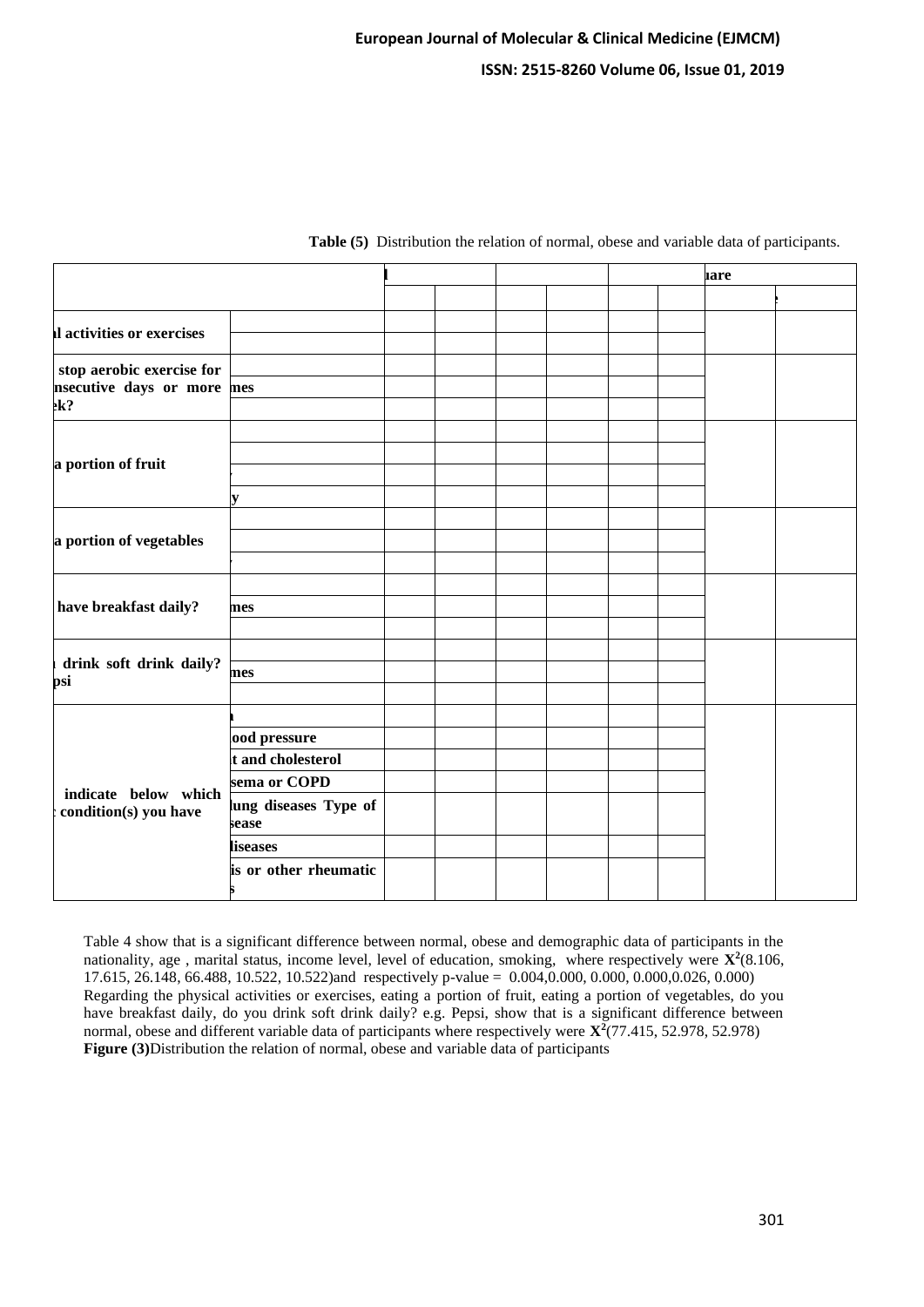**ISSN: 2515-8260 Volume 06, Issue 01, 2019**



#### **6. Discussion**

There is unequivocal evidence that determination of the prevalence of type 2 diabetes mellitus risk factors such as obesity in KSA population is a very essential measure for creating and program type 2 diabetes mellitus specialized care and management plans, the present our study to assessment prevalence and associated risk factors of obesity among type II diabetic patients attending in the primary health care center in the in Makkah Al-Mukarramah 2019. Obesity defined as an excess accumulation of adipose tissue due to inappropriate energy intake and energy output. The physical activity higher among metabolically healthy obese patent among their unhealthy obese counterparts, and these differences were evident only when measured objectively. This study was conducted in the Holy Capital of Makkah is the religious capital of Saudi Arabia where millions of Muslims face it during their daily prayers. And each year the Holy City of Makkah is host to some two million hajjis (pilgrims) from all over the world. The Holy City of Makkah[15].

In the current study, show the majority of our participants were have increase BMI (obese) were constitutes (59.0 %), while normal BMI participants were constitute (40.0 %).( See table 3)

This figure is higher than those reported in other similar studies carried out either locally or internationally. In Aseer region [16] . In Al-Khobar region [8] .In Jeddah [12].In Yemen [16]. In Tanzania [17] . In the United Kingdom [10] . The high prevalence of obesity among type 2 diabetic patients is explained by the fact that obesity is strongly associated with insulin resistance, which, if associated with insulin deficiency, leads to overt type 2 diabetes mellitus [18].

 In the present study, there show that is a significant difference between normal, obese and demographic data of participants in the nationality, age , marital status, income level, level of education, smoking, where respectively were X2(8.106, 17.615, 26.148, 66.488, 10.522, 10.522)and respectively p-value = 0.004,0.000, 0.000, 0.000,0.026, 0.000)

 No significant difference between male and female type 2 diabetic patients regarding prevalence of obesity. In another study carried out in Jeddah [19], prevalence of obesity was higher in male than female patients. Also in Yemen, the prevalence of obesity among male patients was 11% whereas it was 32% among female patients [20]. In Tanzania, female diabetic patients were at almost 5-folds higher risk of overweight/obesity compared to male patients [17].

Marital status was a significant predictor for obesity among type 2 diabetic patients in the current study as divorced patients were at higher risk for obesity compared to singles. [21]

Lack of physical activity was associated with higher rate of obesity in this study as participants who didn't stop aerobic exercise for two consecutive days or more per week were at lower risk for obesity compared to those did that always. This is confirmed in many other studies [22,23,24]

In this study, poor dietary habit manifested by never eating fruits was associated with obesity in bivariate analysis. However, after controlling for confounders in multivariate analysis, this effect disappeared. In another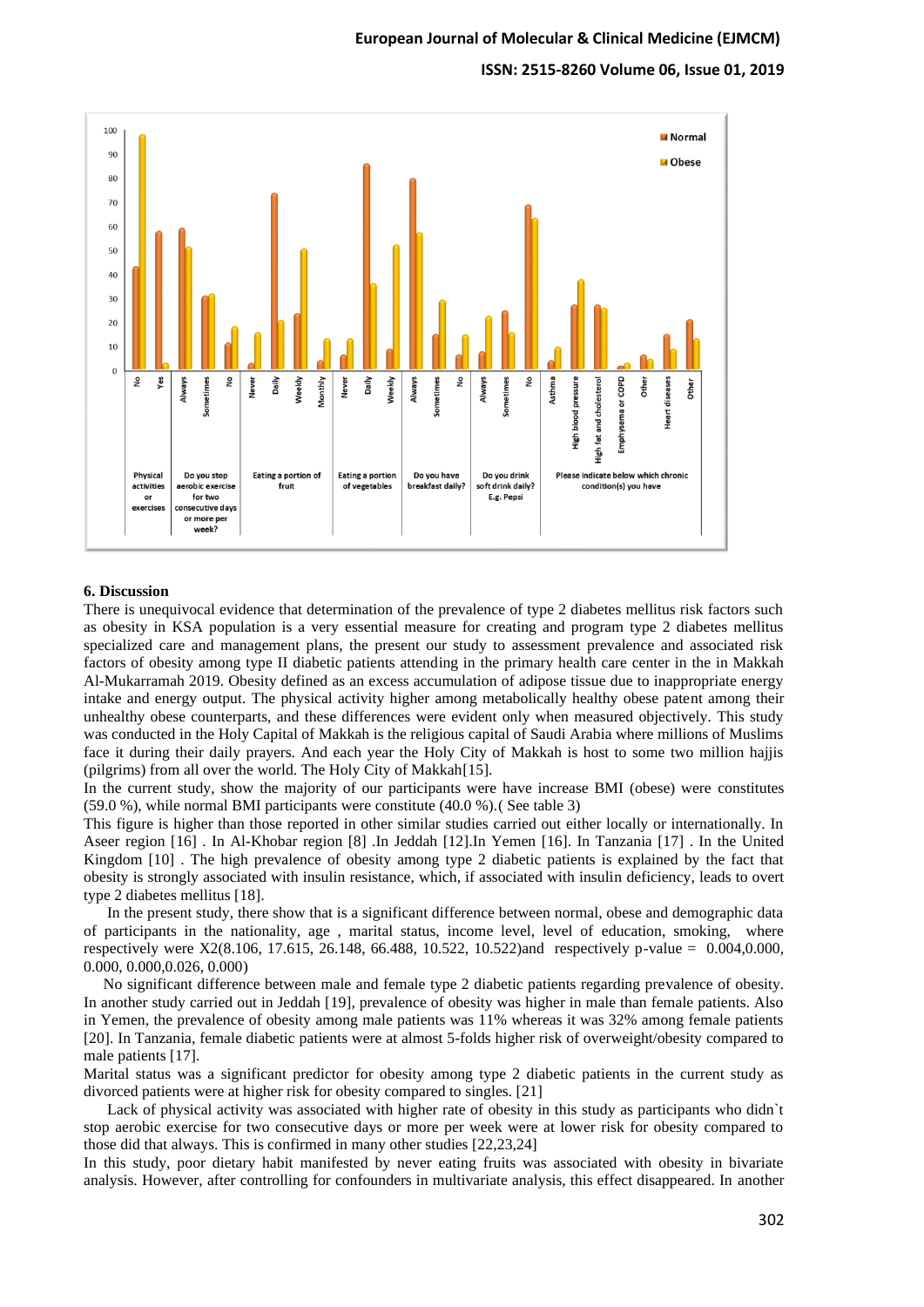### **ISSN: 2515-8260 Volume 06, Issue 01, 2019**

Saudi study, obesity was associated with physical inactivity and unhealthy dietary habits [21,24]. Lifestyle intervention approaches including physical activity and dietary habits have proven to be effective in controlled trials in reducing burden of both obesity and type 2 diabetes [25]

Insulin therapy is usually given to type 2 diabetic patients with poor glycemic control. In a study carried out in Aseer region, poor diabetic control significantly association with obesity [26], in table (5) Show that no significant difference in the items (Asthma, High blood pressure, High blood pressure , Arthritis or other rheumatic diseases) Where Chi-square (8.229) where the p-value 0.222.

### **7.Conclusion**

The prevalence of overweight and obesity in the KSA is significantly high among all age . Older age, male sex, lack of dairy consumption and elevated parental BMI, but not self-reported exercise or family income, are independent determinants of among type II diabetic patients obesity in this population. Moreover, higher BMI is associated with a higher BP, indicative of the adverse effects of among type II diabetic patients obesity. Prevention strategies should focus on among type II diabetic patients, particularly those with a parental history of obesity, and should encourage the consumption of dairy foods. Longitudinal studies to investigate the trends and the impact of among type II diabetic patients obesity on the prevalence of non-communicable diseases in the KSA.

#### **8. References:**

- 1. Jędrczak,A., &Suchowska-Kisielewicz, M. (2018). A Comparison of Waste Stability Indices for Mechanical– Biological Waste Treatment and Composting Plants. International journal of environmental research and public health, 15(11), 2585
- 2. Arifulla, M., Lisha Jenny, J. O. H. N., Sreedharan, J., Muttappallymyalil, J., &Basha, S. A. (2014). Patients' adherence to anti-diabetic medications in a hospital at Ajman, UAE. The Malaysian journal of medical sciences: MJMS, 21(1), 44.
- 3. Wiklund, P. (2016). The role of physical activity and exercise in obesity and weight management: Time for critical appraisal. Journal of Sport and Health Science, 5(2), 151-154.
- 4. Misra, A., Pandey, R. M., Devi, J. R., Sharma, R., Vikram, N. K., &Khanna, N. (2001). High prevalence of diabetes, obesity and dyslipidaemia in urban slum population in northern India. International journal of obesity, 25(11), 1722.
- 5. Goyal, R. K., Shah, V. N., Saboo, B. D., Phatak, S. R., Shah, N. N., Gohel, M. C., ... & Patel, S. S. (2010). Prevalence of overweight and obesity in Indian adolescent school going children: its relationship with socioeconomic status and associated lifestyle factors. The Journal of the Association of Physicians of India, 58, 151-158.
- 6. Al-Zubaidi, A., Alzobydi, A., Alsareii, S., Al-Shahrani, A., Alzaman, N., &Kassim, S. (2018). Body Mass Index and Helicobacter pylori among Obese and Non-Obese Patients in Najran, Saudi Arabia: A Case-Control Study. International journal of environmental research and public health, 15(11), 2586.
- 7. Kapil, U., Singh, P., Pathak, P., Dwivedi, S. N., &Bhasin, S. (2002). Prevalence of obesity amongst affluent adolescent school children in Delhi. Indian Pediatrics, 39(5), 449-52.
- 8. Alzaman N, Ali A. Obesity and diabetes mellitus in the Arab world. J Taibah Univ Med Sci [Internet]. 2016;11(4):301–9.
- 9. Al-Rukban, M. O. (2003). Obesity among Saudi male adolescents in Riyadh, Saudi Arabia. Saudi medical journal, 24(1), 27-33.
- 10. Daousi, C., Casson, I. F., Gill, G. V., MacFarlane, I. A., Wilding, J. P. H., &Pinkney, J. H. (2006). Prevalence of obesity in type 2 diabetes in secondary care: association with cardiovascular risk factors. Postgraduate medical journal, 82(966), 280-284.
- 11. Mugharbel KM, Al-Mansouri MA. Prevalence of obesity among type 2 diabetic patients in Al-khobar primary health care centers. J Family Community Med. 2003; 10(2): 49-53.
- 12. Bakhotmah, B. A. (2013). Prevalence of obesity among type 2 diabetic patients: non-smokers housewives are the most affected in Jeddah, Saudi Arabia.
- 13. Al-Sharafi, B. A., &Gunaid, A. A. (2014). Prevalence of obesity in patients with type 2 diabetes mellitus in Yemen. International journal of endocrinology and metabolism, 12(2).
- 14. Abuyassin, B., &Laher, I. (2015). Obesity-linked diabetes in the Arab world: a review. East Mediterr Health J, 21(6), 420-39.
- 15. Sample Size Calculator by Raosoft, Inc. [Internet]. [cited 2017 Nov 13]. Available from: http://www.raosoft.com/samplesize.html.
- 16. Al-shahraniAM, Al-khaldi YM. Obesity among diabetic and hypertensive patients in Aseerregion , Saudi Arabia. Saudi J Obes. 2013;1(1):14–7.
- 17. Damian, D. J., Kimaro, K., Mselle, G., Kaaya, R., &Lyaruu, I. (2017). Prevalence of overweight and obesity among type 2 diabetic patients attending diabetes clinics in northern Tanzania. BMC research notes, 10(1), 1-6.